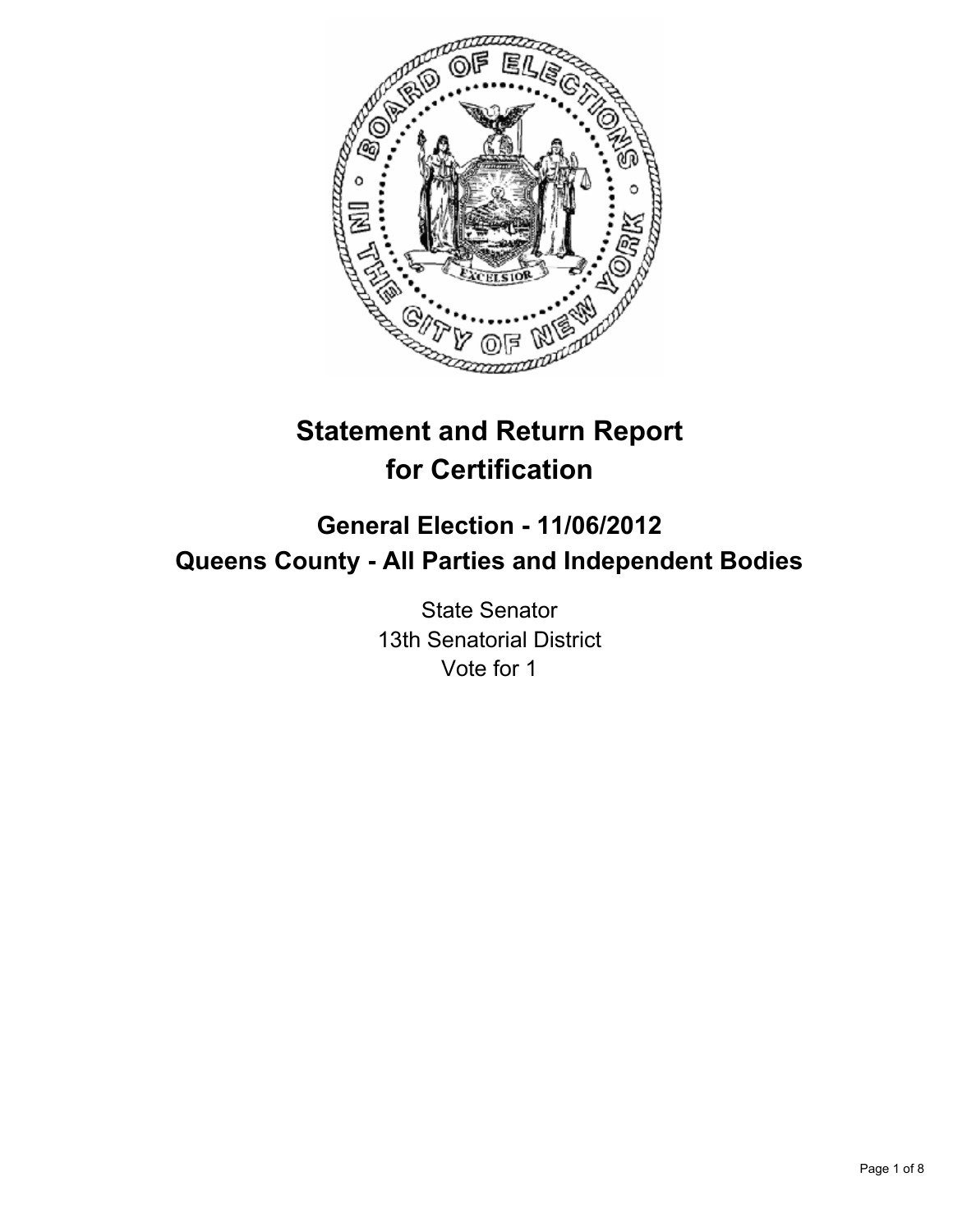

| <b>PUBLIC COUNTER</b>                                    |             |
|----------------------------------------------------------|-------------|
| <b>EMERGENCY</b>                                         | 0           |
| ABSENTEE/MILITARY                                        | $\mathbf 0$ |
| <b>FEDERAL</b>                                           | 0           |
| SPECIAL PRESIDENTIAL                                     | 0           |
| <b>AFFIDAVIT</b>                                         | 0           |
| <b>Total Ballots</b>                                     |             |
| Less - Inapplicable Federal/Special Presidential Ballots | $\Omega$    |
| <b>Total Applicable Ballots</b>                          |             |
| JOSE R. PERALTA (DEMOCRATIC)                             | 0           |
| JOSE R. PERALTA (WORKING FAMILIES)                       | 0           |
| <b>Total Votes</b>                                       | 0           |
| Unrecorded                                               |             |

| <b>PUBLIC COUNTER</b>                                    | 1,788 |
|----------------------------------------------------------|-------|
| <b>EMERGENCY</b>                                         | 0     |
| ABSENTEE/MILITARY                                        | 30    |
| <b>FEDERAL</b>                                           | 6     |
| <b>SPECIAL PRESIDENTIAL</b>                              | 0     |
| <b>AFFIDAVIT</b>                                         | 166   |
| <b>Total Ballots</b>                                     | 1,990 |
| Less - Inapplicable Federal/Special Presidential Ballots | (6)   |
| <b>Total Applicable Ballots</b>                          | 1,984 |
| JOSE R. PERALTA (DEMOCRATIC)                             | 1,518 |
| JOSE R. PERALTA (WORKING FAMILIES)                       | 44    |
| ERIC ULRICH (WRITE-IN)                                   |       |
| SERPIN MALTESE (WRITE-IN)                                | 1     |
| UNATTRIBUTABLE WRITE-IN (WRITE-IN)                       | 1     |
| <b>Total Votes</b>                                       | 1,565 |
| Unrecorded                                               | 419   |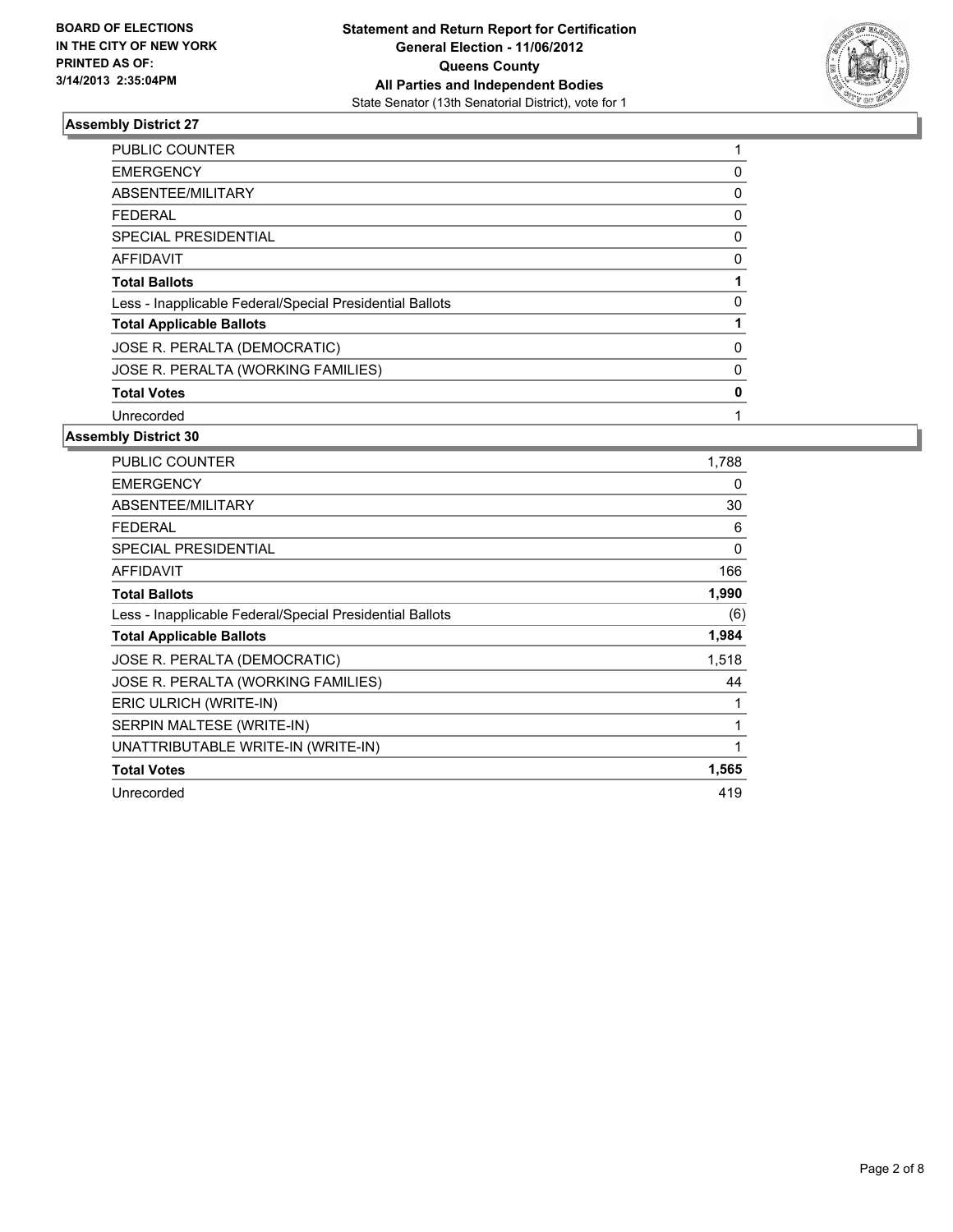

| PUBLIC COUNTER                                           | 18,709       |
|----------------------------------------------------------|--------------|
| <b>EMERGENCY</b>                                         | 2            |
| ABSENTEE/MILITARY                                        | 448          |
| <b>FEDERAL</b>                                           | 186          |
| SPECIAL PRESIDENTIAL                                     | 0            |
| <b>AFFIDAVIT</b>                                         | 2,125        |
| <b>Total Ballots</b>                                     | 21,470       |
| Less - Inapplicable Federal/Special Presidential Ballots | (186)        |
| <b>Total Applicable Ballots</b>                          | 21,284       |
| JOSE R. PERALTA (DEMOCRATIC)                             | 15,790       |
| JOSE R. PERALTA (WORKING FAMILIES)                       | 798          |
| ALBERTO GONZALEZ (WRITE-IN)                              | 1            |
| ANDREW TI (WRITE-IN)                                     | 1            |
| <b>BARACK OBAMA (WRITE-IN)</b>                           | 1            |
| <b>BILL FARLEY (WRITE-IN)</b>                            | 1            |
| CARLOS CORTES (WRITE-IN)                                 | 1            |
| CHARLES SCHUMER (WRITE-IN)                               | 1            |
| DANIEL DROMM (WRITE-IN)                                  | 1            |
| ERIC C. KOCH (WRITE-IN)                                  | 1            |
| <b>GERALD DILLON (WRITE-IN)</b>                          | 1            |
| JASON WEINGARTNER (WRITE-IN)                             | 1            |
| <b>JOSE VALLE (WRITE-IN)</b>                             | 1            |
| KATRINA ZEFIRINDES (WRITE-IN)                            | 1            |
| MARIA WONG (WRITE-IN)                                    | 1            |
| MARTY GOLDEN (WRITE-IN)                                  | 1            |
| PATRICK P. MURPHY (WRITE-IN)                             | 1            |
| THOMAS WARREN (WRITE-IN)                                 | $\mathbf{1}$ |
| UNATTRIBUTABLE WRITE-IN (WRITE-IN)                       | 6            |
| VINICIO PAREDES (WRITE-IN)                               | 1            |
| <b>Total Votes</b>                                       | 16,611       |
| Unrecorded                                               | 4,673        |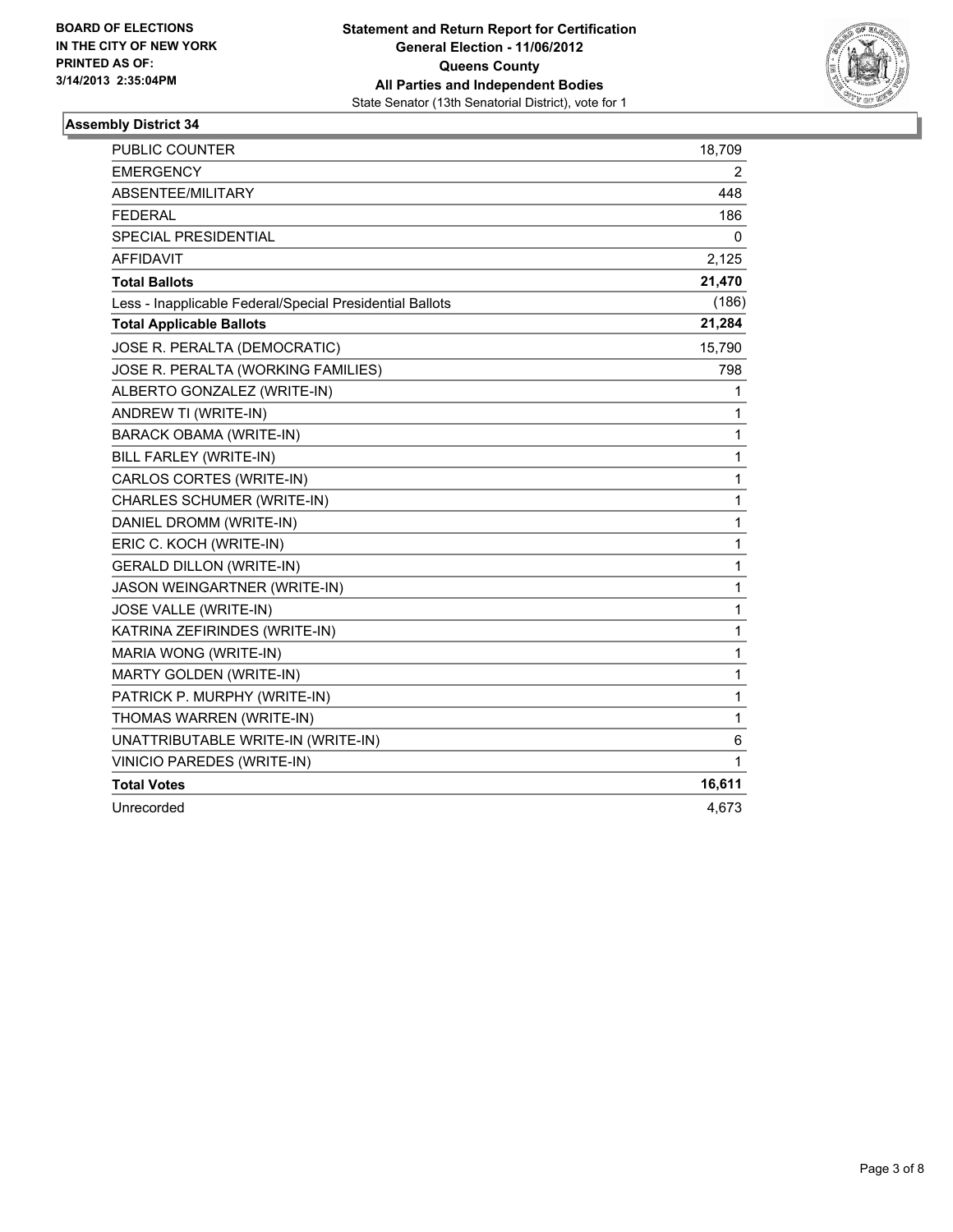

| <b>PUBLIC COUNTER</b>                                    | 15,274         |
|----------------------------------------------------------|----------------|
| <b>EMERGENCY</b>                                         | 0              |
| <b>ABSENTEE/MILITARY</b>                                 | 462            |
| <b>FEDERAL</b>                                           | 66             |
| <b>SPECIAL PRESIDENTIAL</b>                              | 0              |
| <b>AFFIDAVIT</b>                                         | 1,839          |
| <b>Total Ballots</b>                                     | 17,641         |
| Less - Inapplicable Federal/Special Presidential Ballots | (66)           |
| <b>Total Applicable Ballots</b>                          | 17,575         |
| JOSE R. PERALTA (DEMOCRATIC)                             | 14,342         |
| JOSE R. PERALTA (WORKING FAMILIES)                       | 324            |
| ALEJANDRO A. ORTEGA (WRITE-IN)                           | 1              |
| CHARLES F. SMALL III (WRITE-IN)                          | 1              |
| RUBEN E. HELMS (WRITE-IN)                                | 1              |
| UNATTRIBUTABLE WRITE-IN (WRITE-IN)                       | 4              |
| WAYNE MALKE (WRITE-IN)                                   | $\overline{2}$ |
| WILLA PARKER (WRITE-IN)                                  | $\overline{2}$ |
| <b>Total Votes</b>                                       | 14,677         |
| Unrecorded                                               | 2,898          |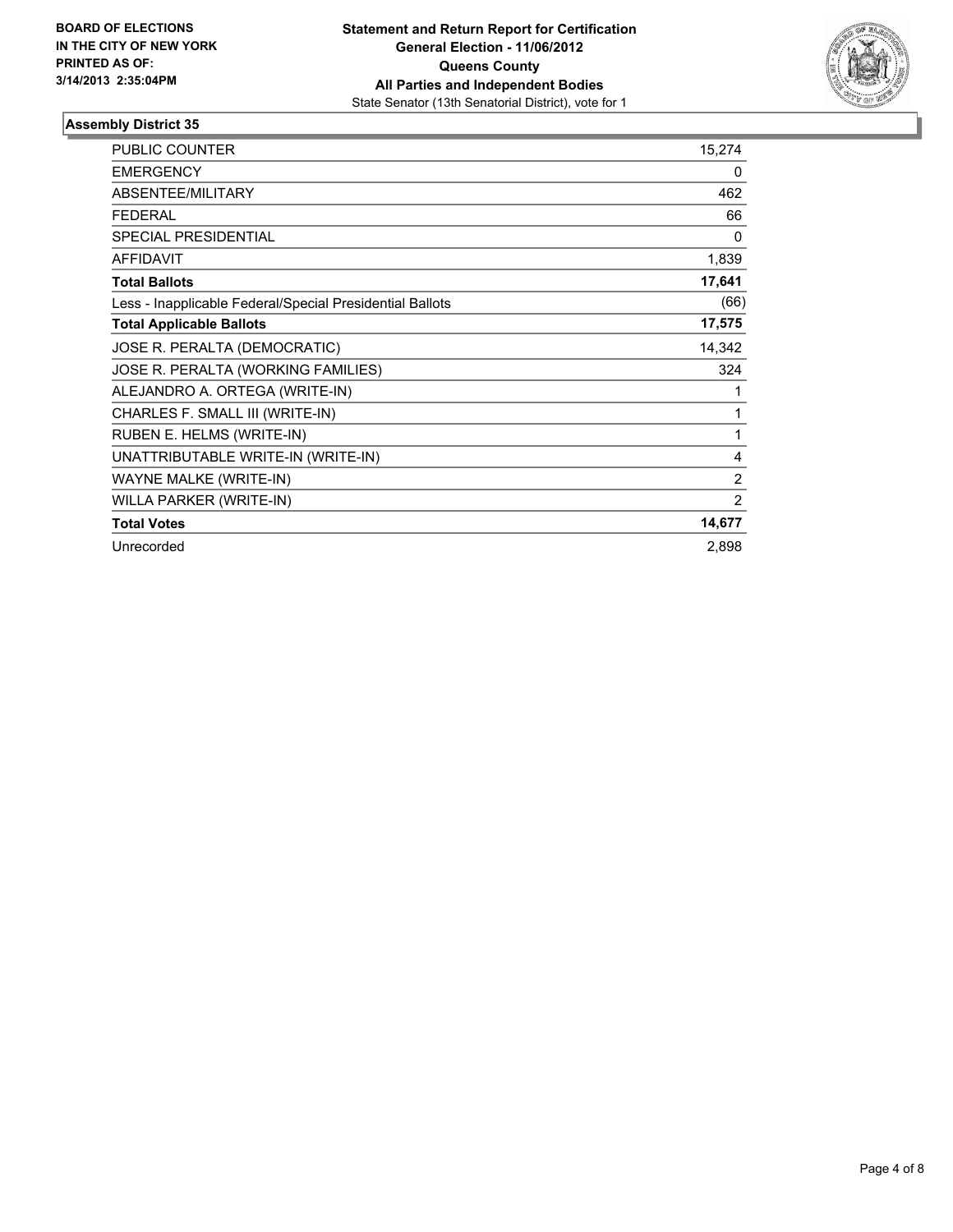

| <b>PUBLIC COUNTER</b>                                    | 7,534        |
|----------------------------------------------------------|--------------|
| <b>EMERGENCY</b>                                         | 0            |
| ABSENTEE/MILITARY                                        | 199          |
| <b>FEDERAL</b>                                           | 117          |
| <b>SPECIAL PRESIDENTIAL</b>                              | $\mathbf{0}$ |
| <b>AFFIDAVIT</b>                                         | 706          |
| <b>Total Ballots</b>                                     | 8,556        |
| Less - Inapplicable Federal/Special Presidential Ballots | (117)        |
| <b>Total Applicable Ballots</b>                          | 8,439        |
| JOSE R. PERALTA (DEMOCRATIC)                             | 5,611        |
| JOSE R. PERALTA (WORKING FAMILIES)                       | 353          |
| ANDREW JOHN SANDHOLM (WRITE-IN)                          | 1            |
| AURELIO ARCABASCIO (WRITE-IN)                            | 1            |
| <b>BRENDAN FOLEY (WRITE-IN)</b>                          | 1            |
| <b>BRIAN GILL (WRITE-IN)</b>                             | 1            |
| DAVID DUKE (WRITE-IN)                                    | 1            |
| EVERETT ANDRITZ (WRITE-IN)                               | 1            |
| JASON WEINGARTNER (WRITE-IN)                             | 1            |
| JERRY RAIMONDO (WRITE-IN)                                | 1            |
| JOSEPH AOUN (WRITE-IN)                                   | 1            |
| JULIA HAICH (WRITE-IN)                                   | 1            |
| KIRSTEN GILLIBRAND (WRITE-IN)                            | 1            |
| MICHAEL GIANNARIS (WRITE-IN)                             | 2            |
| NICHOLAS EARL (WRITE-IN)                                 | 1            |
| PETER LATTANZIO (WRITE-IN)                               | 1            |
| RON PAUL (WRITE-IN)                                      | 1            |
| UNATTRIBUTABLE WRITE-IN (WRITE-IN)                       | 4            |
| <b>Total Votes</b>                                       | 5,984        |
| Unrecorded                                               | 2,455        |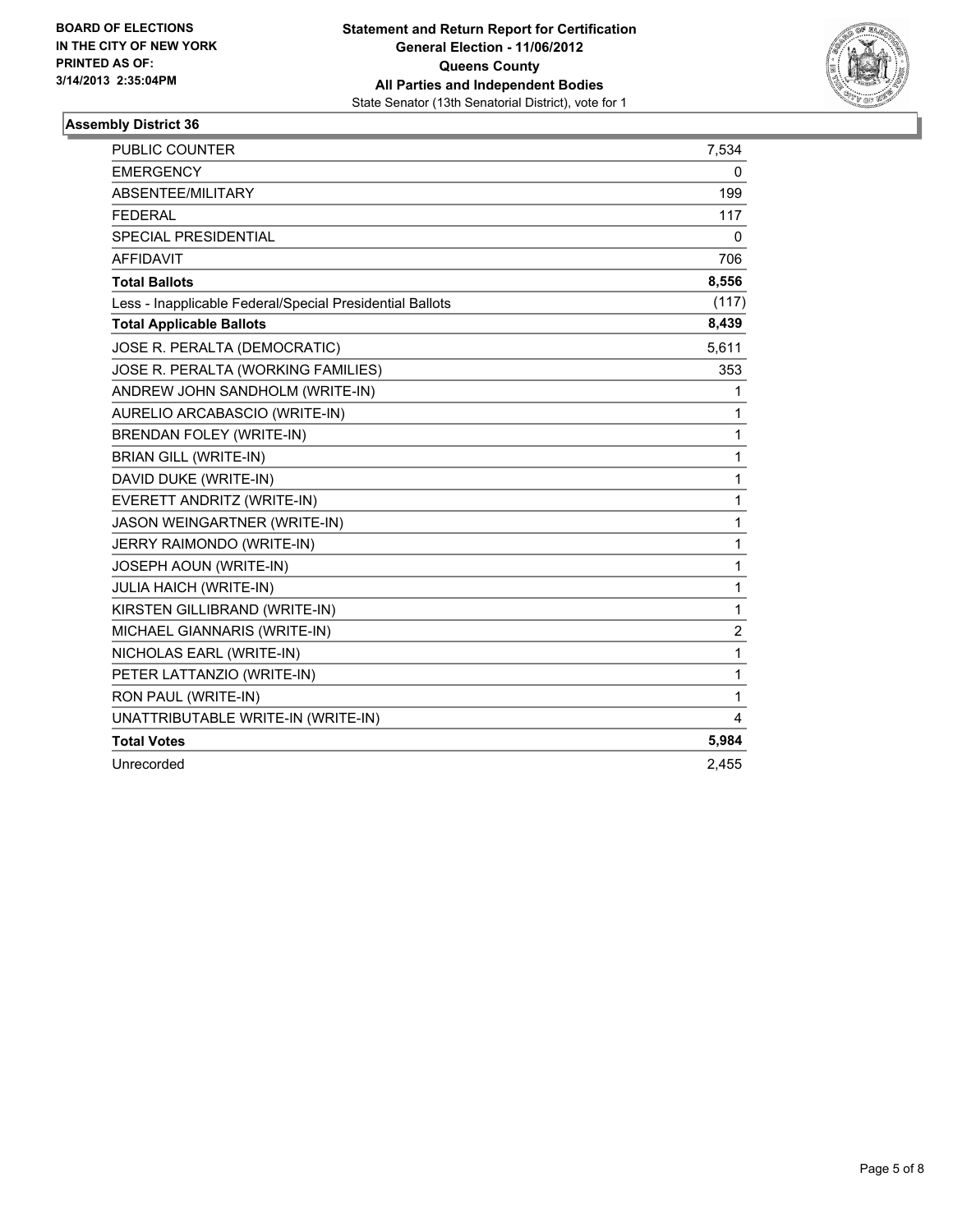

| <b>PUBLIC COUNTER</b>                                    | 12,730       |
|----------------------------------------------------------|--------------|
| <b>EMERGENCY</b>                                         | 0            |
| ABSENTEE/MILITARY                                        | 235          |
| <b>FEDERAL</b>                                           | 115          |
| <b>SPECIAL PRESIDENTIAL</b>                              | $\mathbf{0}$ |
| <b>AFFIDAVIT</b>                                         | 1,427        |
| <b>Total Ballots</b>                                     | 14,507       |
| Less - Inapplicable Federal/Special Presidential Ballots | (115)        |
| <b>Total Applicable Ballots</b>                          | 14,392       |
| JOSE R. PERALTA (DEMOCRATIC)                             | 10,594       |
| JOSE R. PERALTA (WORKING FAMILIES)                       | 519          |
| ANTHONY SALVATORE (WRITE-IN)                             | 1            |
| CHARLES NECHAMKIN (WRITE-IN)                             | 1            |
| CHUCK NORRIS (WRITE-IN)                                  | 1            |
| DANIEL DROMM (WRITE-IN)                                  | 1            |
| DENNIS KUCINICH (WRITE-IN)                               | 1            |
| JASON WEINGARTNER (WRITE-IN)                             | 1            |
| JOHN STEWART (WRITE-IN)                                  | 1            |
| JORGE FANJUL (WRITE-IN)                                  | 1            |
| <b>JUDY HUANG (WRITE-IN)</b>                             | 1            |
| LAWRENCE FOHR (WRITE-IN)                                 | 1            |
| LAWRENCE LITTLEFIELD (WRITE-IN)                          | 1            |
| MARTHA ARMAS (WRITE-IN)                                  | 1            |
| MICHAEL MARSILLO (WRITE-IN)                              | $\mathbf{1}$ |
| UNATTRIBUTABLE WRITE-IN (WRITE-IN)                       | 13           |
| <b>Total Votes</b>                                       | 11,139       |
| Unrecorded                                               | 3,253        |
| $-0.55 - 0.55 - 0.6$                                     |              |

| <b>PUBLIC COUNTER</b>                                    | 0 |
|----------------------------------------------------------|---|
| <b>EMERGENCY</b>                                         | 0 |
| ABSENTEE/MILITARY                                        | 0 |
| <b>FEDERAL</b>                                           | 0 |
| SPECIAL PRESIDENTIAL                                     | 0 |
| AFFIDAVIT                                                | 0 |
| <b>Total Ballots</b>                                     | 0 |
| Less - Inapplicable Federal/Special Presidential Ballots | 0 |
| <b>Total Applicable Ballots</b>                          | 0 |
| JOSE R. PERALTA (DEMOCRATIC)                             | 0 |
| JOSE R. PERALTA (WORKING FAMILIES)                       |   |
| <b>Total Votes</b>                                       | Ω |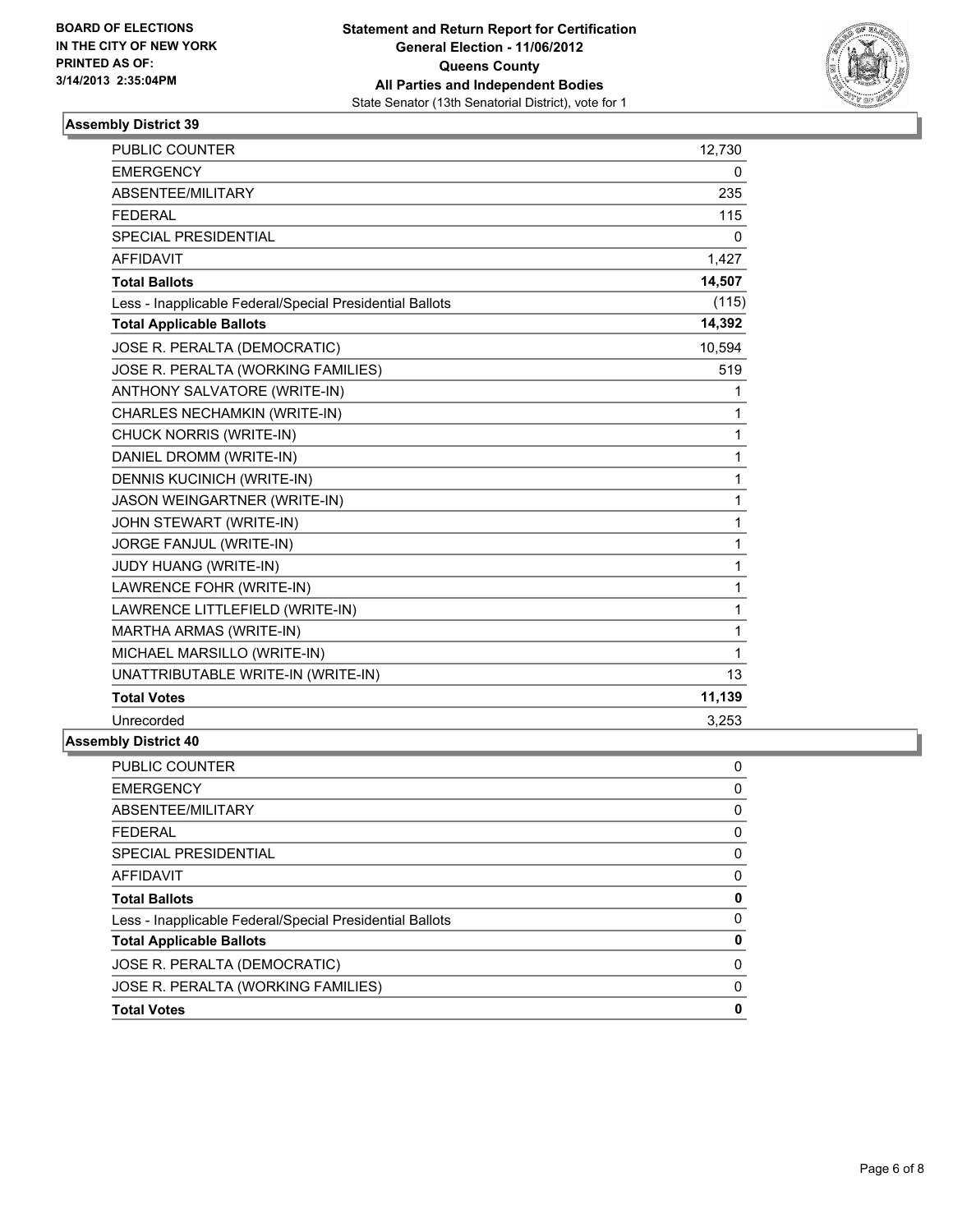

#### **Total for State Senator (13th Senatorial District) - Queens County**

| PUBLIC COUNTER                                           | 56,036       |
|----------------------------------------------------------|--------------|
| EMERGENCY                                                | 2            |
| ABSENTEE/MILITARY                                        | 1,374        |
| <b>FEDERAL</b>                                           | 490          |
| SPECIAL PRESIDENTIAL                                     | 0            |
| <b>AFFIDAVIT</b>                                         | 6,263        |
| <b>Total Ballots</b>                                     | 64,165       |
| Less - Inapplicable Federal/Special Presidential Ballots | (490)        |
| <b>Total Applicable Ballots</b>                          | 63,675       |
| JOSE R. PERALTA (DEMOCRATIC)                             | 47,855       |
| JOSE R. PERALTA (WORKING FAMILIES)                       | 2,038        |
| ALBERTO GONZALEZ (WRITE-IN)                              | 1            |
| ALEJANDRO A. ORTEGA (WRITE-IN)                           | 1            |
| ANDREW JOHN SANDHOLM (WRITE-IN)                          | 1            |
| ANDREW TI (WRITE-IN)                                     | 1            |
| ANTHONY SALVATORE (WRITE-IN)                             | 1            |
| AURELIO ARCABASCIO (WRITE-IN)                            | 1            |
| BARACK OBAMA (WRITE-IN)                                  | 1            |
| BILL FARLEY (WRITE-IN)                                   | 1            |
| BRENDAN FOLEY (WRITE-IN)                                 | 1            |
| BRIAN GILL (WRITE-IN)                                    | 1            |
| CARLOS CORTES (WRITE-IN)                                 | 1            |
| CHARLES F. SMALL III (WRITE-IN)                          | 1            |
| CHARLES NECHAMKIN (WRITE-IN)                             | 1            |
| CHARLES SCHUMER (WRITE-IN)                               | 1            |
| CHUCK NORRIS (WRITE-IN)                                  | 1            |
| DANIEL DROMM (WRITE-IN)                                  | 2            |
| DAVID DUKE (WRITE-IN)                                    | 1            |
| DENNIS KUCINICH (WRITE-IN)                               | 1            |
| ERIC C. KOCH (WRITE-IN)                                  | 1            |
| ERIC ULRICH (WRITE-IN)                                   | $\mathbf{1}$ |
| EVERETT ANDRITZ (WRITE-IN)                               | 1            |
| <b>GERALD DILLON (WRITE-IN)</b>                          | 1            |
| JASON WEINGARTNER (WRITE-IN)                             | 3            |
| JERRY RAIMONDO (WRITE-IN)                                | 1            |
| JOHN STEWART (WRITE-IN)                                  | 1            |
| JORGE FANJUL (WRITE-IN)                                  | 1            |
| JOSE VALLE (WRITE-IN)                                    | 1            |
| JOSEPH AOUN (WRITE-IN)                                   | 1            |
| <b>JUDY HUANG (WRITE-IN)</b>                             | 1            |
| <b>JULIA HAICH (WRITE-IN)</b>                            | 1            |
| KATRINA ZEFIRINDES (WRITE-IN)                            | 1            |
| KIRSTEN GILLIBRAND (WRITE-IN)                            | 1            |
| LAWRENCE FOHR (WRITE-IN)                                 | 1            |
| LAWRENCE LITTLEFIELD (WRITE-IN)                          | 1            |
| MARIA WONG (WRITE-IN)                                    | 1            |